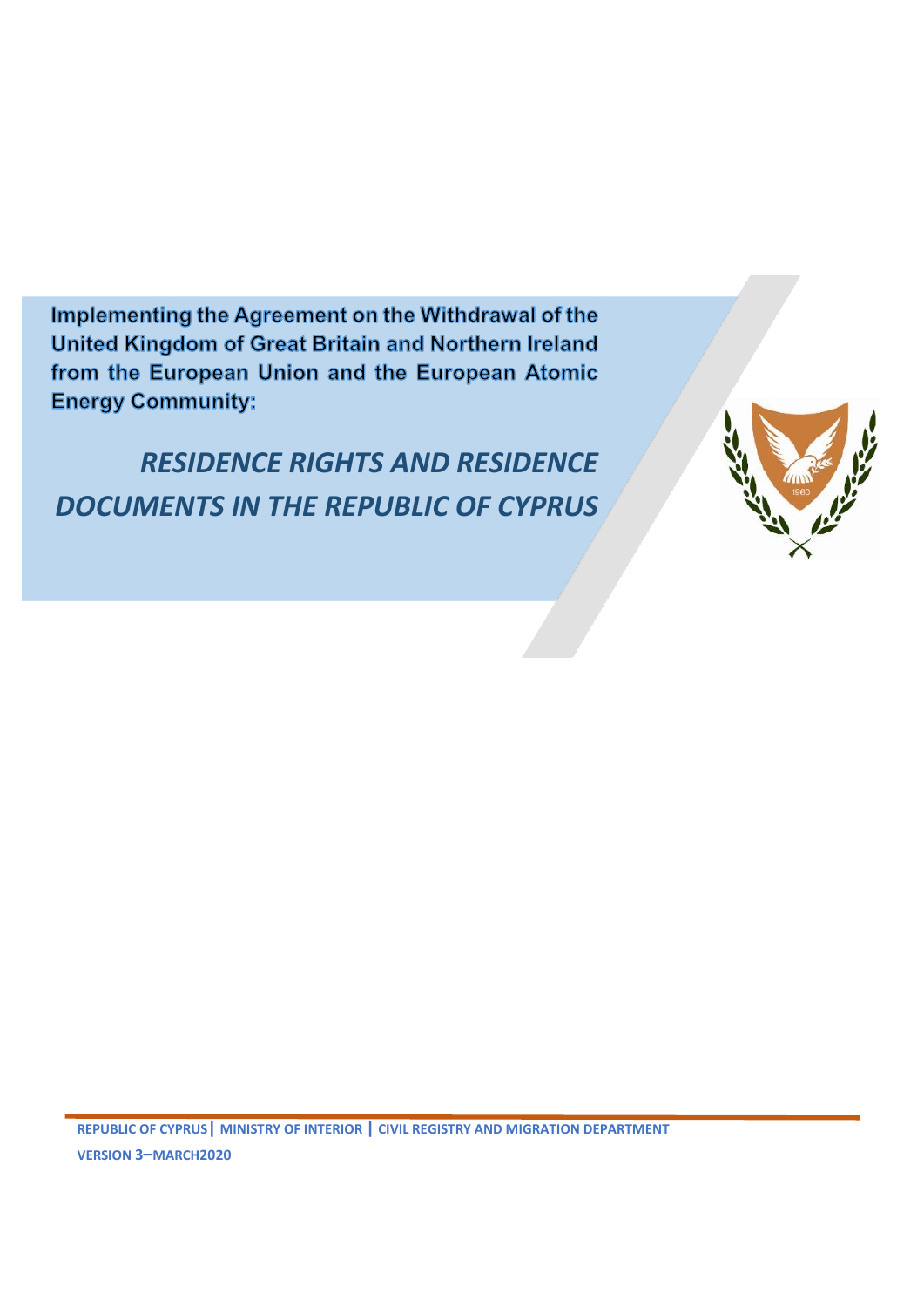# **Contents**

| 1. |        |  |  |  |  |
|----|--------|--|--|--|--|
|    |        |  |  |  |  |
|    |        |  |  |  |  |
|    |        |  |  |  |  |
| 2. |        |  |  |  |  |
|    |        |  |  |  |  |
|    | 1.1.1  |  |  |  |  |
|    |        |  |  |  |  |
|    | 1.1.2  |  |  |  |  |
|    | 1.1.3  |  |  |  |  |
|    |        |  |  |  |  |
|    |        |  |  |  |  |
|    |        |  |  |  |  |
|    | 2.2.3. |  |  |  |  |
|    |        |  |  |  |  |
| 3. |        |  |  |  |  |

#### <span id="page-1-0"></span>**Summary**

*This document aims to assist all interested parties in comprehending how Cyprus intends to practically implement the provisions of the Withdrawal Agreement concerning residence rights of United Kingdom (UK) nationals and their family members, including family members who are third country nationals, in view of the UK leaving the European Union (EU). However, all parties are reminded that the text of the Agreement on the Withdrawal of the United Kingdom of Great Britain and Northern Ireland from the European Union and the European Atomic Energy Community is the only authentic legal reference and that the information in this document does not constitute legal advice. Usage of the information remains under the sole responsibility of the reader.*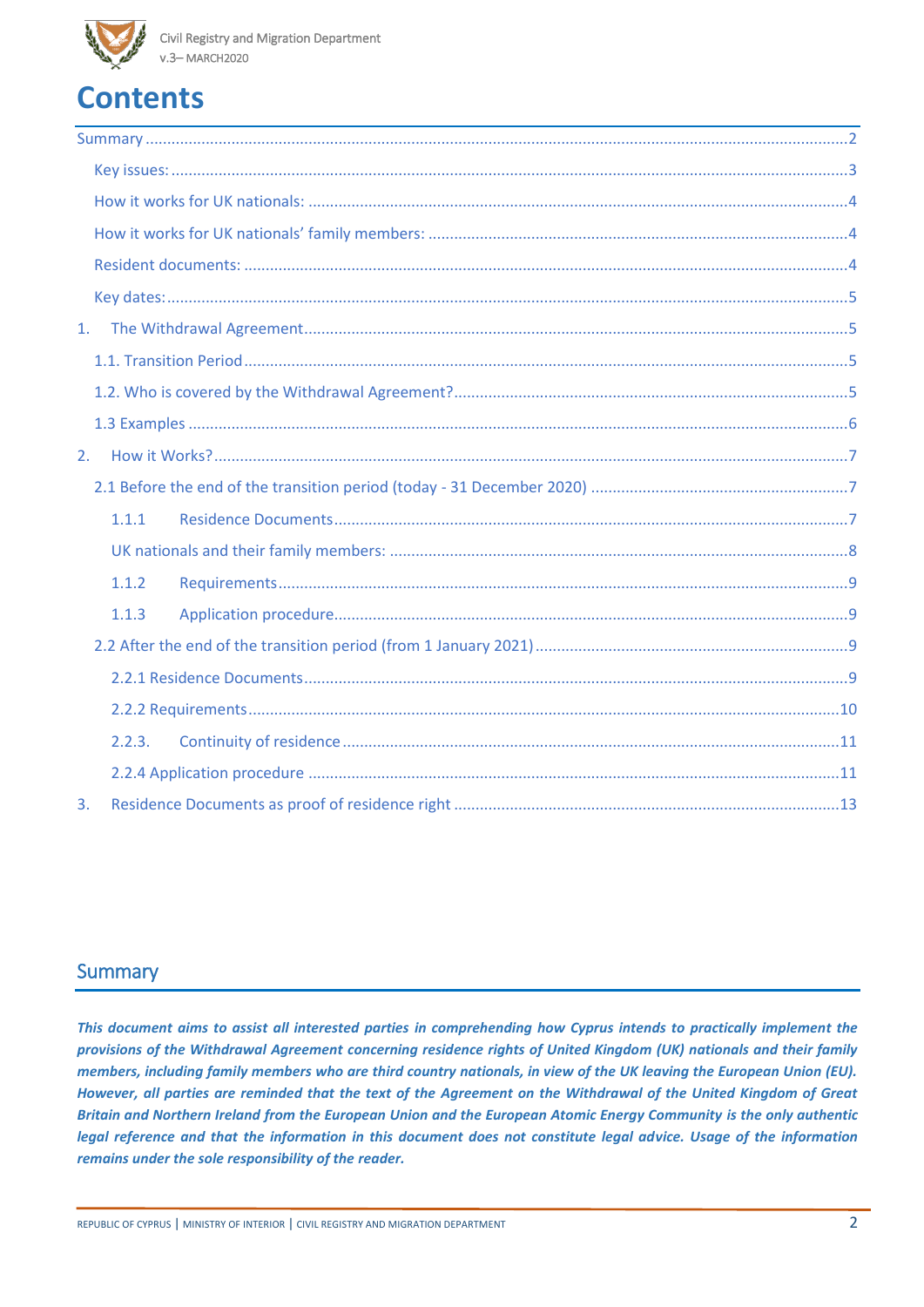This paper sets out how Cyprus intends to practically implement the provisions of the Withdrawal Agreement concerning residence rights of United Kingdom (UK) nationals and their family members, including family members who are third country nationals, in view of the UK leaving the European Union.

In line with the revised [Withdrawal Agreement](https://eur-lex.europa.eu/legal-content/EN/TXT/?uri=CELEX:22020A0131(01)) published Officially on 31 January 2020, its implementation will mean that:

- ➢ UK nationals and their family members who, by 31 December 2020, have been continuously resident in Cyprus for five years will be eligible for permanent residence.
- $\triangleright$  UK nationals and their family members who already reside in Cyprus or arrive by 31 December 2020, but will not yet have been continuously resident in Cyprus for five years, will be eligible for residence, enabling them to stay until they have reached the five-year threshold, allowing them to apply for permanent residence.
- $\triangleright$  UK nationals and their family members, who are covered by the Withdrawal Agreement, will be able to continue their lives in Cyprus, with the same access to work, study, benefits and public services that they enjoy now, subject to the specific provisions provided for in the Withdrawal Agreement.

### <span id="page-2-0"></span>**Key issues:**

**Withdrawal Agreement:** The EU has reached [an agreement](https://ec.europa.eu/commission/sites/beta-political/files/draft_agreement_coloured.pdf) with the UK on citizens' rights, ahead of the UK leaving the EU on 31 January 2020. This Agreement is legally binding as of 1.2.2020 in all Member States.

**Who it covers:** The Withdrawal Agreement will protect those UK nationals and their family members who have already exercised or will exercise their free movement rights in Cyprus before 1 January 2021 (before the end of the transitional period).

**Transition period:** It is the period immediately after the UK leaves the EU, which started on 1 February 2020 and lasts until 31 December 2020. During this period free movement of UK nationals and their family members will continue.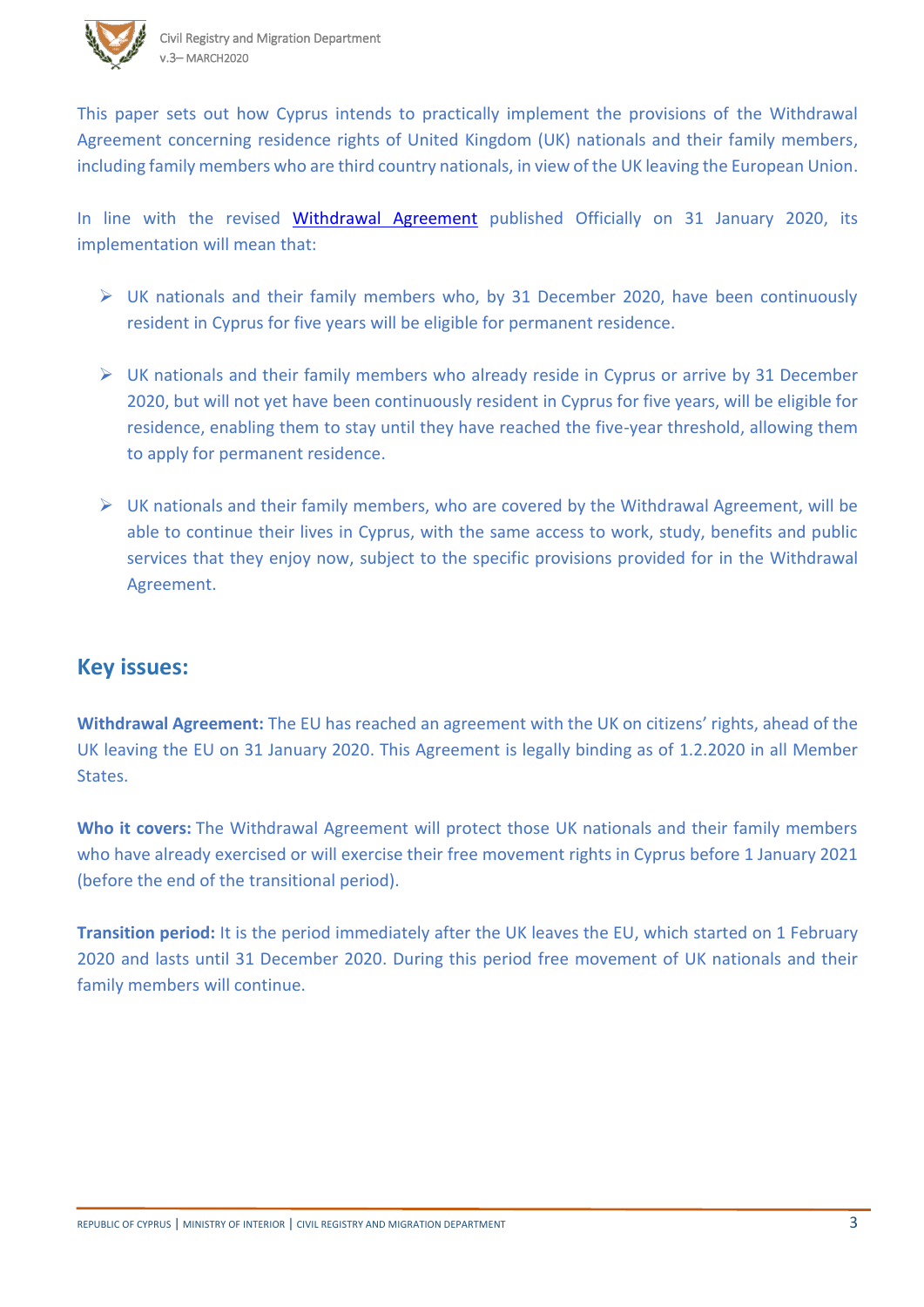### <span id="page-3-0"></span>**How it works for UK nationals:**

- a. UK nationals and their family members including family members who are non-UK nationals, who have already exercised or will exercise free movement in Cyprus before 1 January 2021 but, until 31 December 2020 will not have completed continuous residence of five years, will be eligible for a temporary residence,
- b. Those who will have completed five years of continuous residence in Cyprus before 31 December 2020, will be eligible to acquire permanent residence,
- c. Those who will not have completed five years of continuous residence in Cyprus, will be able to remain in Cyprus to build-up five years continuous residence. Commencement of this five-year period for both cases starts at the moment of exercising free movement rights, which may be at any time before and during the transitional period.
- d. UK citizens who want to come to Cyprus after the 31 December 2020, end of the transitional period and whose rights do not fall within the scope of the Withdrawal Agreement, will need to meet Cyprus immigration rules.

### <span id="page-3-1"></span>**How it works for UK nationals' family members:**

- a. Existing family members of UK nationals covered by the Withdrawal Agreement, who are living in a country other than Cyprus on 31 December 2020 (end of the transition period), will be able to reunite in Cyprus with the UK national as a family member at any time in the future. They will then be eligible to qualify for permanent residence, after completing five years of continuous residence.
- b. Children born or adopted after the transition period by UK nationals or their spouse/civil union partner, who are within the scope of the Withdrawal Agreement, will enjoy the same rights as pre-existing family members.
- c. Future spouses and partners of UK citizens who are not covered by the Withdrawal Agreement and wish to come to Cyprus after the 31 December 2020 (end of the transition period), will need to meet Cyprus immigration rules.

### <span id="page-3-2"></span>**Residence documents:**

Holders of current Residence Documents issued under the Directive 2004/38/EC (MEU1, MEU2,MEU3 ) will be able to continue to use them as means of proof for residence rights in Cyprus. Applications received up until the end of the transition period will be examined on the basis of the current free movement rules, and, if approved, will result in the issuance of the current residence documents. In reference to Article 18(4) of the Withdrawal Agreement, Cyprus has decided that UK nationals and their family members will not be obligated to replace their pre-existing residence documents (MEU1, MEU2, MEU3 ) in order to obtain the new residence document which will be issued as of 1.1.2021.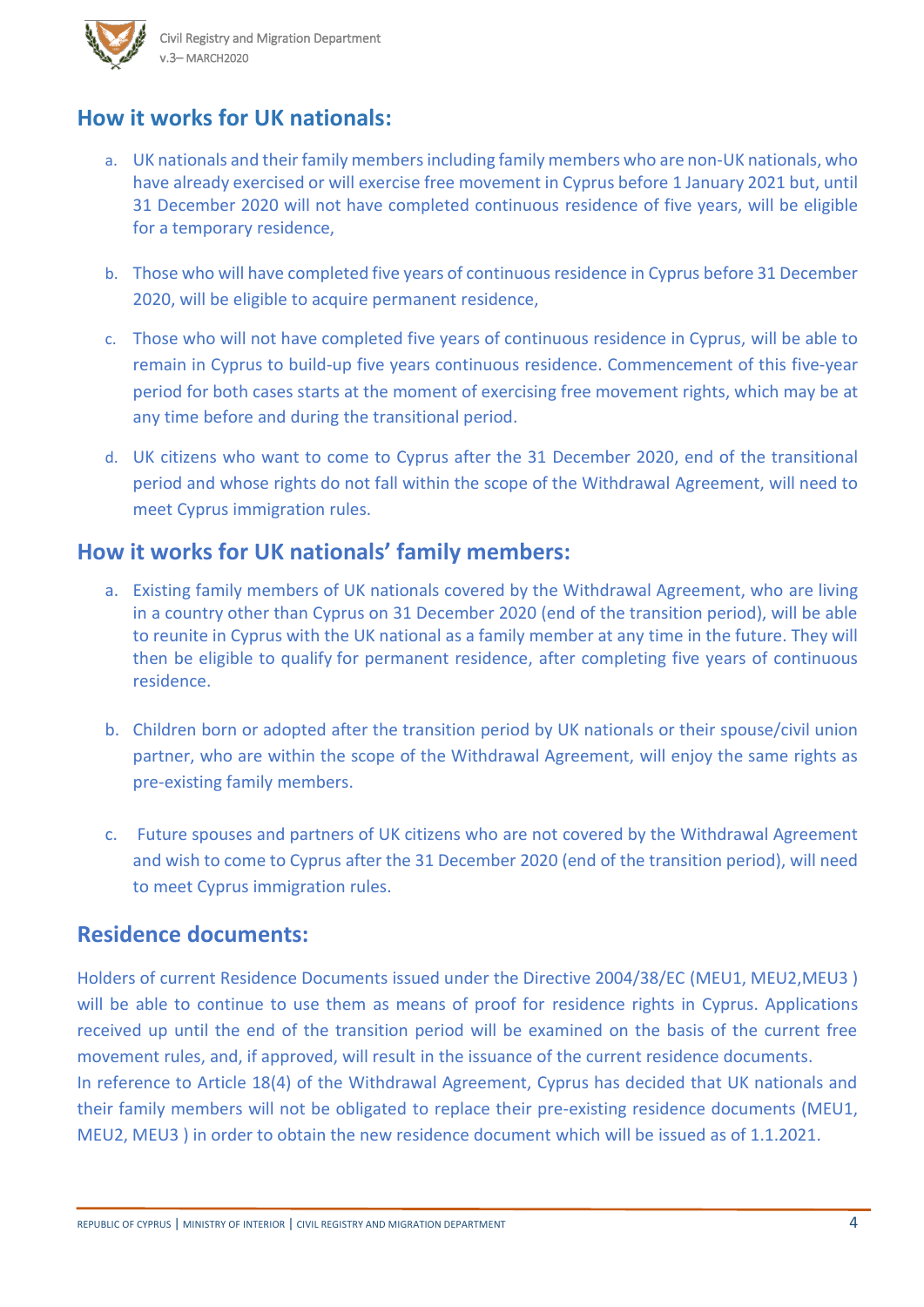

 After the end of the transitional period, eligible persons whose residency rights are covered by the Withdrawal Agreement, who have not applied for residence documents by the end of the transition period, will continue to have the right to apply for residence documents, provided they can submit documentary evidence of their residency prior to the end of the transitional period.

Residence documents issued to eligible persons after the end of the transition period will include a statement that the document has been issued in accordance with the Withdrawal Agreement.

### <span id="page-4-0"></span>**Key dates:**

<span id="page-4-1"></span>UK leaving the EU: **31 January 2020** Transition period:

**1 February 2020– 31 December 2020**

### **1. The Withdrawal Agreement**

The EU has reache[d an Agreement](https://eur-lex.europa.eu/legal-content/EN/TXT/?uri=CELEX:22020A0131(01)) with the UK on citizens' rights, ahead of the UK leaving the EU on 31 January 2020. This Agreement is legally binding in all Member States from 1 February 2020.

Under the Agreement, UK nationals who are eligible for residence rights along with their family members (including family members that are third country nationals), will be able to stay and continue their lives in Cyprus.

### <span id="page-4-2"></span>**1.1. Transition Period**

The Agreement covers the period immediately after the UK leaves the EU, known as the transitional period. This period is enforceable from 1 February 2020 to 31 December 2020.

<span id="page-4-3"></span>The Agreement extends the current free movement rights to UK nationals and their family members arriving in Cyprus during the transitional period.

### **1.2. Who is covered by the Withdrawal Agreement?**

The Withdrawal Agreement applies to:

- a. UK nationals and their family members who have already exercised or will exercise their right to reside in Cyprus in accordance with Union law, before the end of the transition period and continue to reside in Cyprus thereafter.
- b. UK nationals and their family members who, at the end of the transitional period, will not be residing in Cyprus but had previously resided in Cyprus, without having acquired permanent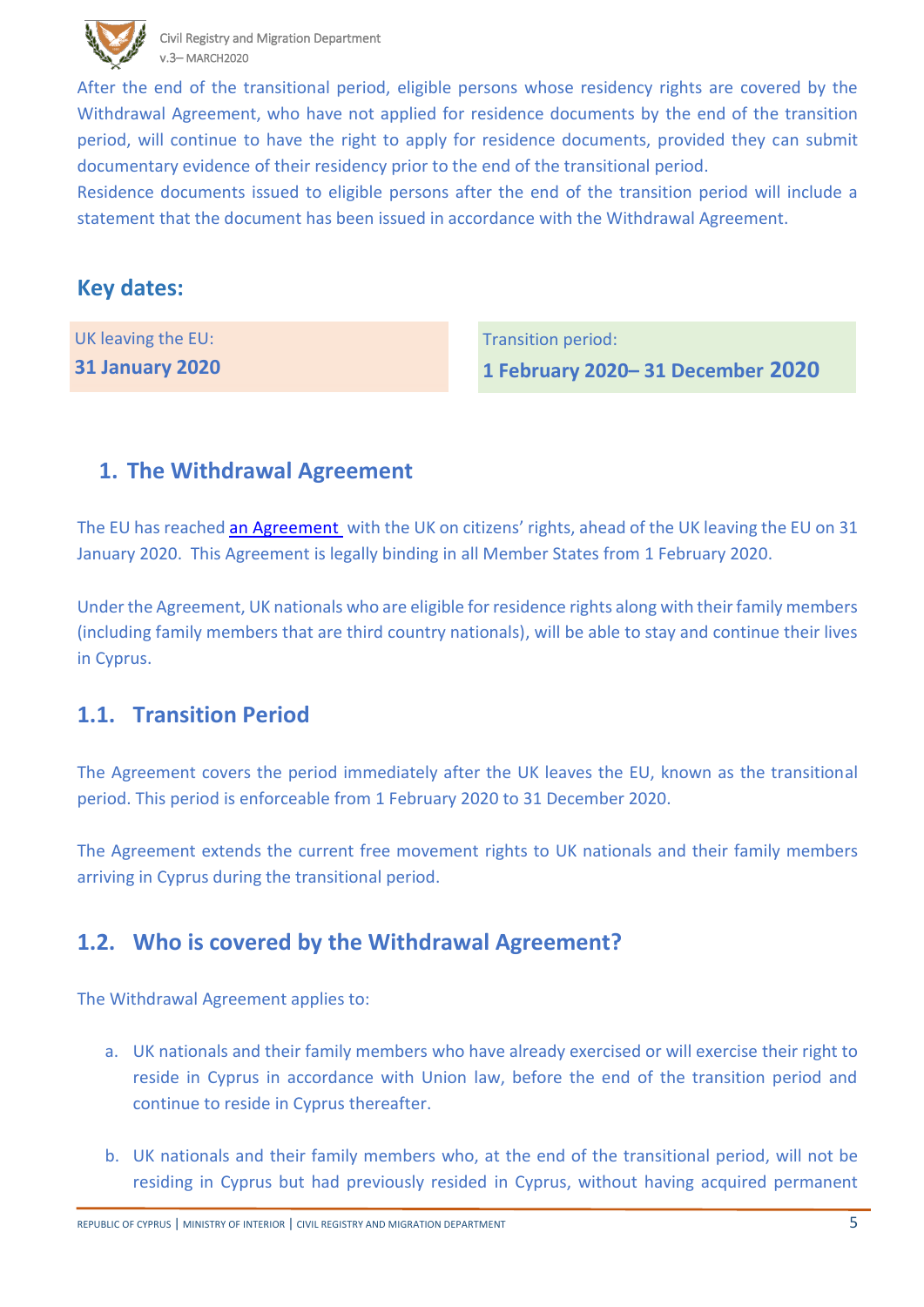

 residency status, provided that after the end of the transitional period they will maintain continuity of residence as defined in current free movement rules.

- c. UK nationals and their family members who at the end of the transitional period will not be residing in Cyprus, but had previously resided in Cyprus and had acquired the right of permanent residence, provided that their absence will not have exceeded a period exceeding five consecutive years.
- d. Family members residing overseas on 31 December 2020, wishing to join a UK national covered by the Withdrawal Agreement after this date, given that the relationship existed at or before that date and will continue to exist when the person wishes to come to reside in Cyprus.

#### **Family members of a UK national include<sup>1</sup> :**

- A spouse,
- A civil partner,
- Direct descendants who are under the age of 21 or are dependents (including of those of the spouse or civil partner).
- Dependent direct relatives in the ascending line (including of those of the spouse or civil partner).
- Children born or adopted after the transitional period by a UK national or their spouse/ partner covered by the Withdrawal Agreement.

#### <span id="page-5-0"></span>**1.3 Examples:**

 $\overline{a}$ 

- a. A UK national and her family are continuously residing in Cyprus from 2009, but happen to be abroad for holiday on 31 December 2020. They all enjoy residence rights provided by the Withdrawal Agreement.
- b. A UK national covered by the Withdrawal Agreement marries an Indian national in March 2021. The spouse wishes to join the UK national to reside in Cyprus. The spouse will need to meet Cyprus' immigration rules.
- c. A UK national covered by the Agreement marries a USA national in April 2020. The spouse wishes to join the UK national to reside in Cyprus. The spouse will enjoy residence rights provided by the Withdrawal Agreement.
- d. A UK national not covered by the Withdrawal Agreement marries a Chinese national on August 2022. Both wish to reside in Cyprus. Both will need to meet Cyprus' immigration rules.

<sup>&</sup>lt;sup>1</sup>More details on the family members who are covered can be found in the Withdrawal Agreement (articles 9 and 10).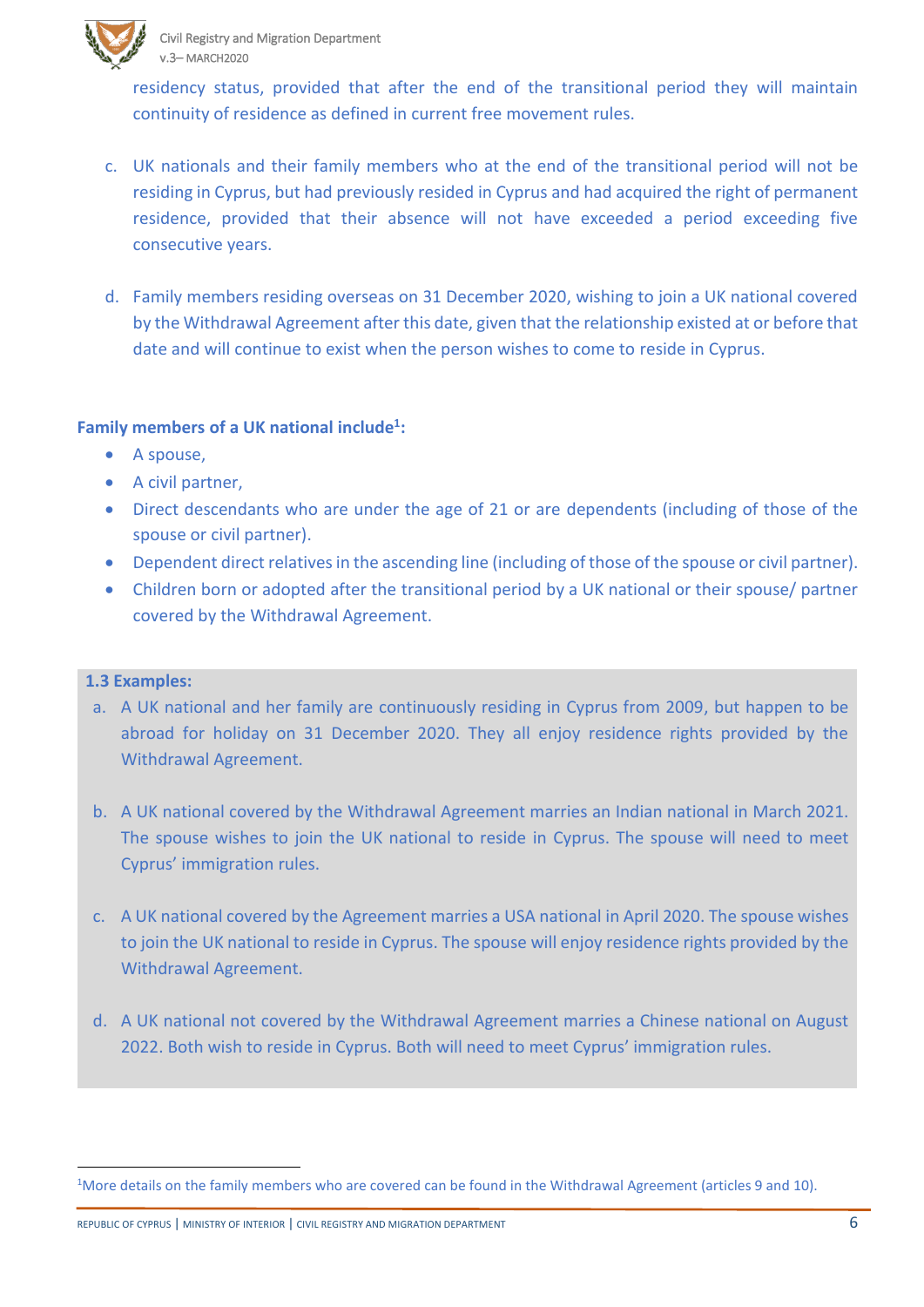

- e. In February 2023, a UK national covered by the Agreement wishes to be joined in Cyprus by his 8-year-old daughter. The daughter will enjoy residence rights as provided by the Withdrawal Agreement.
- f. In October 2024, a UK national covered by the Withdrawal Agreement adopts a 16-year-old boy. In November 2024 the UK national wishes to be joined by his son. The son will enjoy residence rights provided by the Agreement.
- g. A UK national who was living in Cyprus from January 2020 departed from Cyprus in November 2020, in order to participate in a student exchange programme abroad. He stayed abroad until March 2021. He wishes to return and reside in Cyprus. He enjoys residence rights provided by the Withdrawal Agreement.
- h. A UK national was living in Cyprus from June 2010 until September 2017 and acquired permanent residence documents. She then departed from Cyprus and stayed abroad until 2024 when she decided to return. She does not enjoy residence rights as provided by the Withdrawal Agreement. She will need to meet Cyprus' immigration rules.

#### <span id="page-6-0"></span>**How it Works?**

### <span id="page-6-1"></span>**2.1 Before the end of the transition period (today - 31 December 2020)**

#### <span id="page-6-2"></span>**1.1.1 Residence Documents**

Current free movement rules apply. Upon application, provided that the free movement requirements are met, one of the following current documents are issued:

#### ➢ **Certificate of Registration (MEU1)**

Document certifying residence for European Union citizens and for their family members who are also European Union citizens.

#### ➢ **Residence Card (MEU2)**

Document certifying residence for family members of a European Union citizen who are not nationals of a Member State of the European Union.

- ➢ **Certificate of Permanent Residence (MEU3)** Document certifying permanent residence for European Union citizens and for their family members who are also European Union citizens.
- ➢ **Card of Permanent Residence (MEU3)**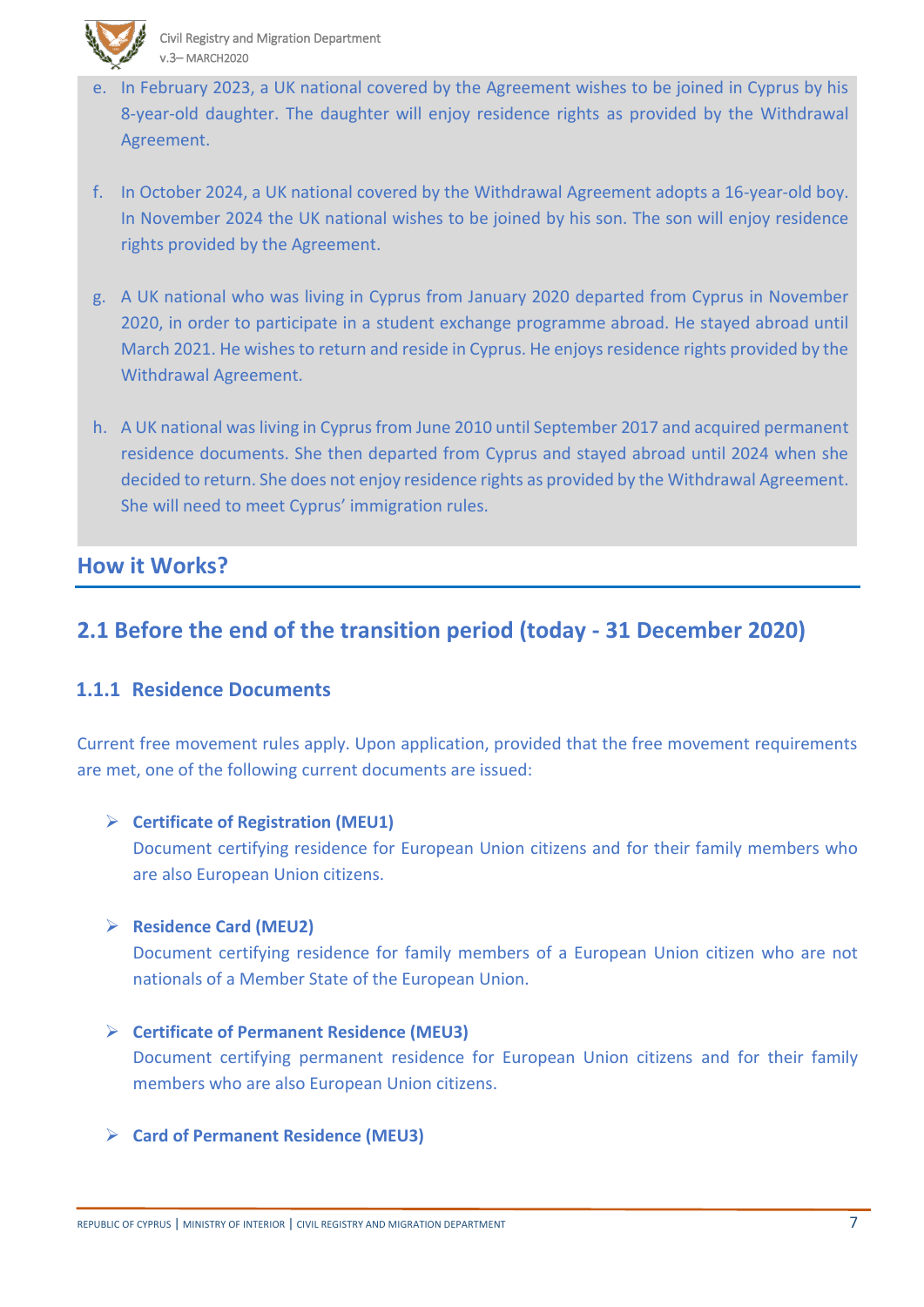

 Document certifying permanent residence for family members of a European Union citizen who are not nationals of a Member State of the European Union.

### <span id="page-7-0"></span>**UK nationals and their family members:**

- **i. Who reside in Cyprus and are holders of the current residence document:** Current free movement rules apply.
- **ii. Who reside in Cyprus and are NOT holders of a residence document:** Current free movement rules apply. Upon application during the transition period, one of the current residence documents (Certificate of Registration, Residence Card or Certificate/Card of Permanent Residence) will be issued, provided that the free movement requirements are met.

**PLEASE NOTE:** After the transition period, UK nationals and their family members who are covered by the Withdrawal Agreement, will have the right to receive if they choose so, in accordance with the conditions set out in the [Directive 2004/38/EC,](https://eur-lex.europa.eu/LexUriServ/LexUriServ.do?uri=OJ:L:2004:158:0077:0123:en:PDF) a new Residence document, which will include a statement that has been issued in accordance with the Withdrawal Agreement. Holders of current residence documents (which will continue to be issued up until the end of the transitional period) will fall under a much simpler procedure, should they choose to apply for new residence document provided by the Withdrawal Agreement (which will be issued after the end of the transition period as of 1.1.2021 – for more information see section 2.2).

ATTENTION: Non-holders of current residence documents are therefore encouraged to apply for them until the end of the transitional period.

#### **Examples:**

- a. A UK national and his Israeli wife are continuously resident in Cyprus since 2017. They have never applied for residence documents. In April 2020 they decide to apply. They fulfill free movement rules. The UK national will receive a Registration Certificate and his wife a Residence Card under EU Law.
- b. A UK national and her Chinese partner arrive in Cyprus in February 2020. They file applications for residence documents. They fulfill free movement rules. The UK national will receive a Registration Certificate and her partner a Residence Card under EU Law.
- c. A UK national and her Pakistani son reside in Cyprus since 2016 and are holders of a Registration Certificate and a Residence Card, respectively. During the transitional period, residence permits are valid and will continue to be valid up to voluntary replacement. They enjoy free movement rights and they are already holders of documents evidencing this.
- d. A UK national is continuously residing in Cyprus since 2009. Although she fulfills free movement rules, she has never applied for a residence document. Even after the transitional period she will maintain her right of residence in Cyprus as long as she is covered by the Withdrawal Agreement, she maintains her residence rights. Nevertheless, should she wish to apply for a new residence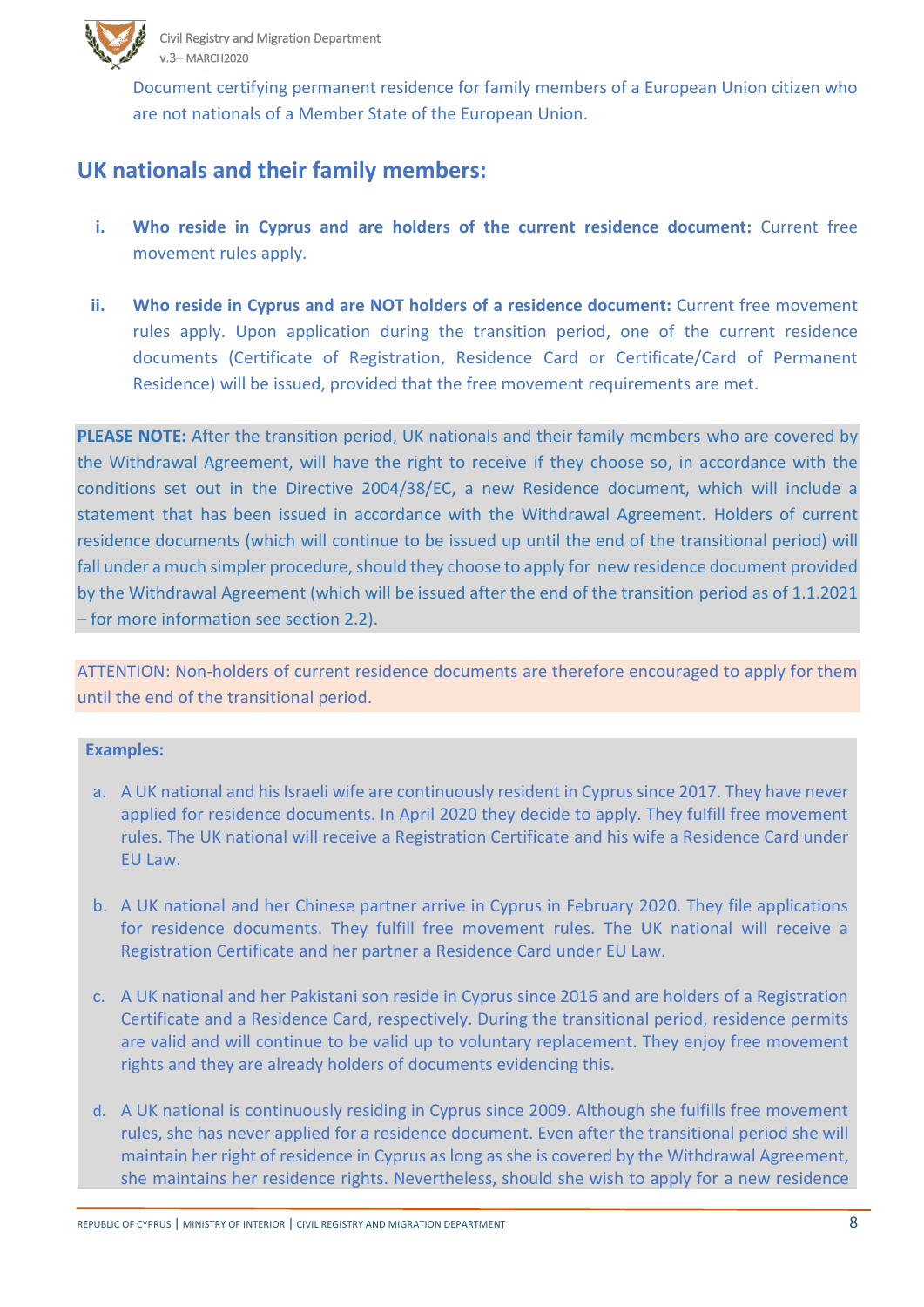

 document after the end of the transitional period, she will need to submit documentary evidence in order to establish that she has been continuously resident in Cyprus. If she had acquired a residence document before the end of the transition period showing only her passport (as proof of identity) and her Certificate of Permanent Residence would be enough. In case she chooses not to apply for residence documents even after the end of the transitional period, it is likely that she will face practical issues in exercising her rights.

### <span id="page-8-0"></span>**1.1.2 Requirements**

Requirements for the issuance of current residence documents to UK nationals and their family members remain unchanged. Applications are and will continue to be examined in accordance with the conditions set out in the [Directive 2004/38/EC](https://eur-lex.europa.eu/LexUriServ/LexUriServ.do?uri=OJ:L:2004:158:0077:0123:en:PDF) .

You can find out information on existing requirements on [this webpage.](http://www.moi.gov.cy/moi/crmd/crmd.nsf/All/B20E184509AB8C5DC2257D1F001EF6F2?OpenDocument)

### <span id="page-8-1"></span>**1.1.3 Application procedure**

The application procedure for the issuance of current residence documents to UK nationals and their family members remains unchanged during the transitional period. Applications are and will continue to be submitted to the [Civil Registry and Migration Department](http://www.moi.gov.cy/moi/crmd/crmd.nsf/contact_en/contact_en?OpenDocument&ExpandSection=1#_Section1) in Nicosia and to the District Units of the [Aliens and Immigration Service of the Police](http://www.moi.gov.cy/moi/crmd/crmd.nsf/contact_en/contact_en?OpenDocument&ExpandSection=7#_Section7)**.** 

You can find out information on existing procedures on [this webpage.](http://www.moi.gov.cy/moi/crmd/crmd.nsf/All/B20E184509AB8C5DC2257D1F001EF6F2?OpenDocument)

### <span id="page-8-2"></span>**2.2 After the end of the transition period as of 1 January 2021**

#### <span id="page-8-3"></span>**2.2.1 Residence Documents**

To make the process as simple as possible, Cyprus has chosen not to obligate UK nationals and their family members residing in its territory in accordance with the conditions set out in the Withdrawal Agreement, article 18(4), to apply for a new residence status as a means of verifying that they are entitled to the residence rights set out in the Withdrawal Agreement.

However, after the end of the transition period:

- ➢ holders of current residence documents (MEU1, MEU2, MEU3),
- ➢ persons who will receive a current residence document (MEU1, MEU2, MEU3) within the transitional period,
- $\triangleright$  non-holders of current residence documents, who reside in Cyprus before the end of the transition period and are covered by the Withdrawal Agreement, and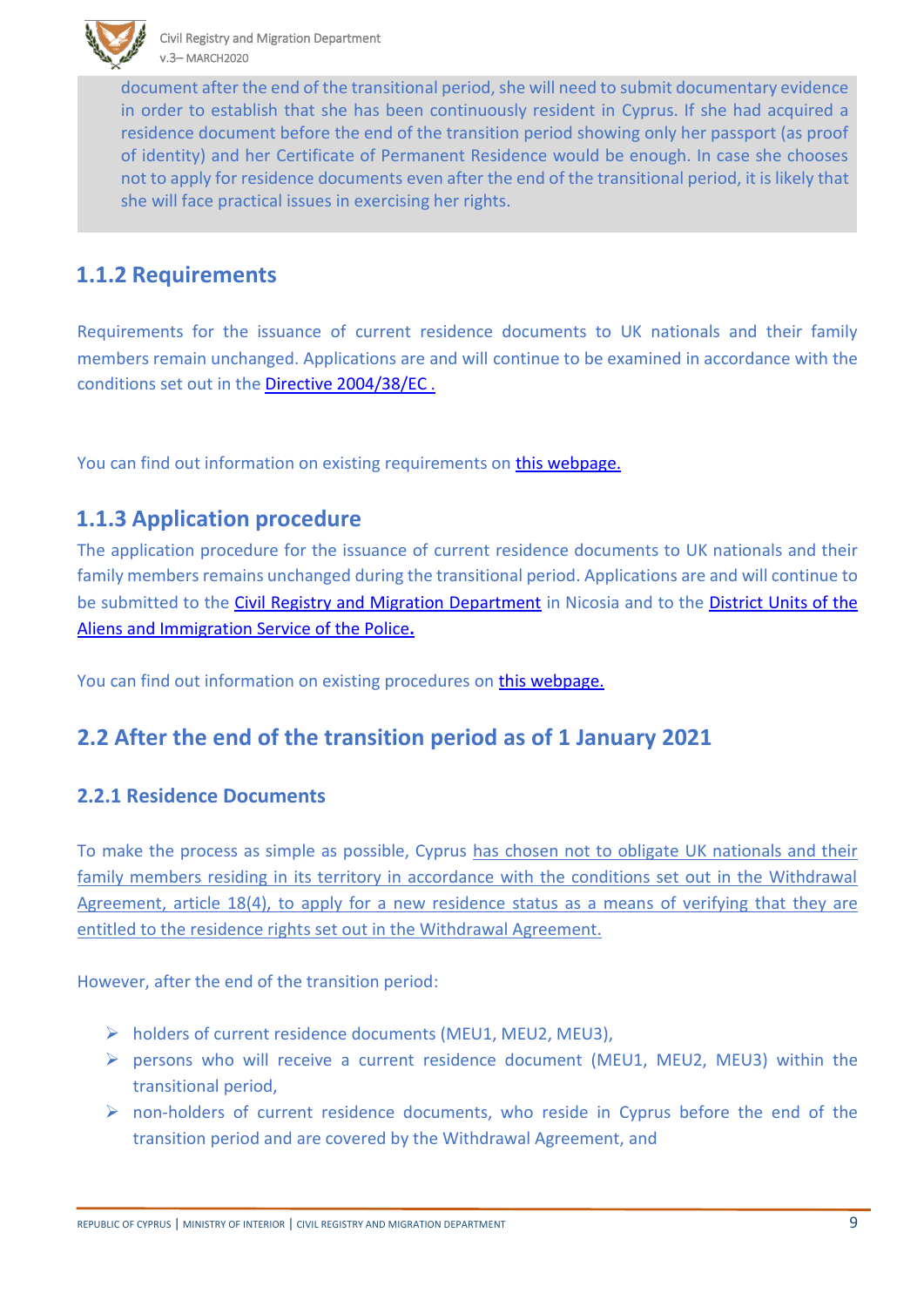

Civil Registry and Migration Department v.3– MARCH2020

 ➢ persons covered by the Withdrawal Agreement arriving and residing in Cyprus after the end of the transitional period,

**will have the right** to receive, in accordance with the conditions set out in the [Directive 2004/38/EC,](https://eur-lex.europa.eu/LexUriServ/LexUriServ.do?uri=OJ:L:2004:158:0077:0123:en:PDF) a Residence Document or a Permanent Residence Document, which will includes a statement that it has been issued in accordance with the Withdrawal Agreement and the article 18(4) of the Agreement .

#### **Residence documents to be issued to UK nationals and family members as of 1.1.2021:**

- ➢ Residence Document (UK1) for UK nationals and family members who are also UK nationals valid for five (5) years
- ➢ Residence Document (UK2) for non-UK nationals' family members valid for five (5) years.
- $\triangleright$  Permanent Residence Document (UK3) for UK nationals and family members also UK nationals or for family members who are non-UK nationals - valid for ten (10) years**.**

#### <span id="page-9-0"></span>**2.2.2 Requirements**

Applications will be examined in accordance with the conditions set out in the [Directive 2004/38/EC](https://eur-lex.europa.eu/LexUriServ/LexUriServ.do?uri=OJ:L:2004:158:0077:0123:en:PDF) and the article 18(4) of the Withdrawal Agreement, which are generally in line with current free movement rules.

UK nationals and family members, will need to file an application , considering that they should not be regarded as a threat to public order, public security or public health (for more information you can refer to the [Withdrawal Agreement](https://eur-lex.europa.eu/legal-content/EN/TXT/?uri=CELEX:22020A0131(01)) article 20).

The main requirement for the Residence Document or the Permanent Residence Document (UK1, UK2, UK3) to be granted will be residence in Cyprus before the end of the transitional period. Specifically:

- $\triangleright$  Where a UK national and their family member have been continuously resident in Cyprus for five years (less in some particular circumstances: see section 2.2.3), they will be eligible for Permanent Residence. Once acquired, the right of permanent residence shall be lost only through absence from Cyprus for a period exceeding five consecutive years.
- $\triangleright$  Where a UK national and their family member including a non–UK national, who have been continuously resident in Cyprus for less than five years, they will be eligible for temporary Residence. These people will be eligible to apply for the permanent residence**,** as soon as they have completed five years of continuous residence in Cyprus (less in some particular circumstances: see section 2.2.3).
- $\triangleright$  Those persons who were directly related to the UK national who continuously resident in Cyprus before 31 December 2020 and resided outside the country before the end of the transitional period, provided that they can fulfill the conditions set out in point (2) of article 2 of the Directive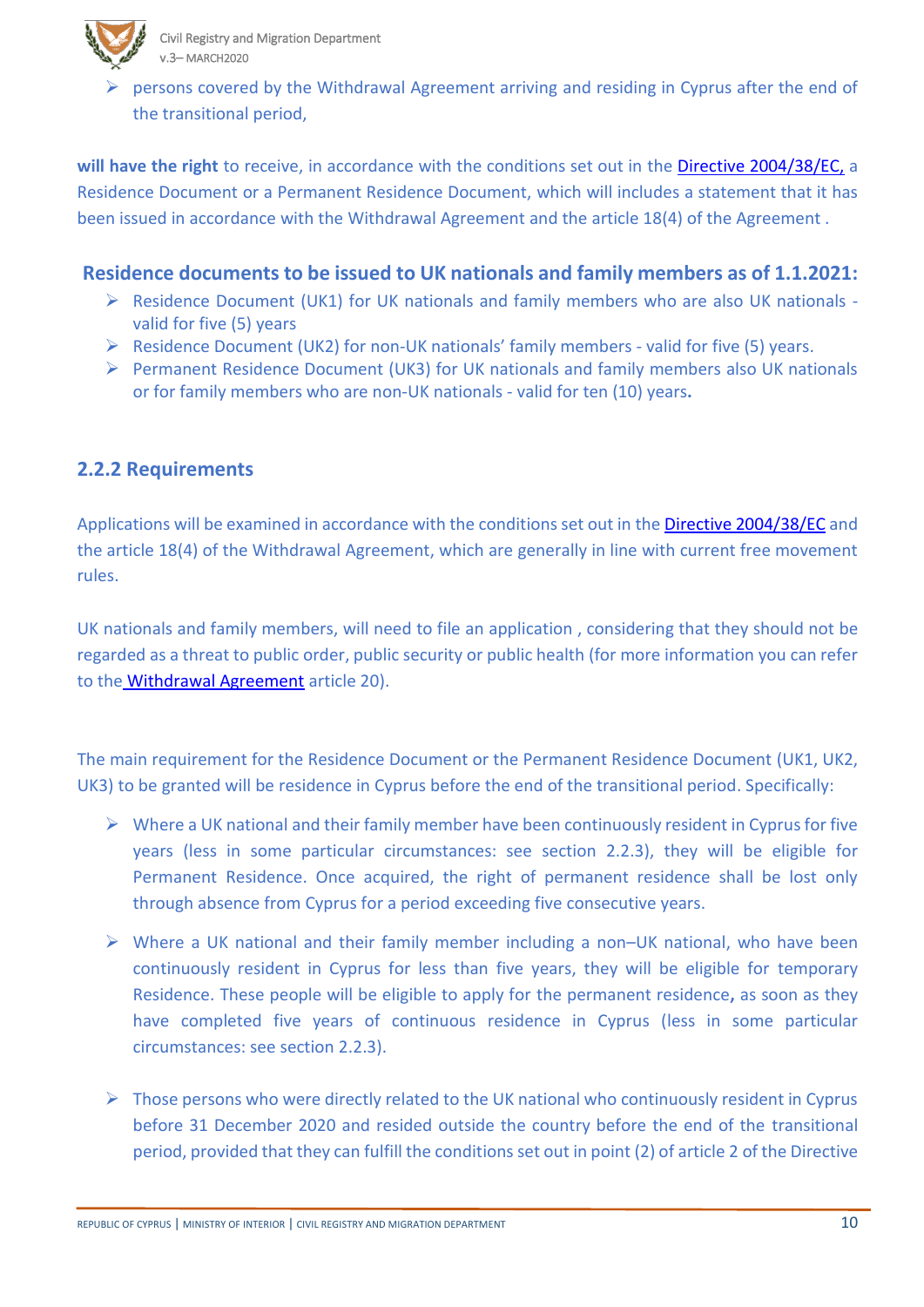

 2004/38/EC, if the relationship existed at that date and it continues to exist when the person wishes to come to Cyprus.

 $\triangleright$  Children born or legally adopted after the end of the transitional period by a UK national or their spouse/partner who continuously resident in Cyprus before 31 December 2020, or he/she is covered by the Withdrawal Agreement and fulfill the conditions set out in point (2)(c) of article 2 of the Directive 2004/38/EC.

### <span id="page-10-0"></span>**2.2.3 Continuity of residence**

Continuity of residence is not affected by temporary absences not exceeding a total of six months a year, or by absences of a longer duration for compulsory military service, or by one absence of a maximum of twelve consecutive months for important reasons such as pregnancy and childbirth, serious illness, study or vocational training, or a posting. Continuity of residence is broken by any expulsion decision duly enforced against the person concerned.

### <span id="page-10-1"></span>**2.2.4 Application procedure**

Applications will be submitted to the [Civil Registry and Migration Department](http://www.moi.gov.cy/moi/crmd/crmd.nsf/contact_en/contact_en?OpenDocument&ExpandSection=1#_Section1) in Nicosia and to the [District Units of the Aliens and Immigration Service of the Police](http://www.moi.gov.cy/moi/crmd/crmd.nsf/contact_en/contact_en?OpenDocument&ExpandSection=7#_Section7)**.**

As of 1.1.2021 UK nationals and family members who are covered by the Withdrawal Agreement can also apply through an electronic portal of the Ministry of Interior -Migration Department, which will be announced before the end of the transition period.

Cyprus is aiming to implement a simple and straightforward application procedure. Most applicants will need only to demonstrate that they are UK nationals or family members of UK national and prove their continuous residence in Cyprus (and that of the UK national if they are a non-UK national family member).

The process will be particularly straightforward for those UK nationals and their family members who are holders of a Certificate of Registration (MEU1), Residence Card (MEU2) or Certificate/Card of Permanent Residence (MEU3).

To keep documentary evidence to a minimum, holders of the above residence documents, should they choose to apply for the new Residence Document or for the new Permanent Residence Document (UK1, UK2, UK3), will not need to submit anything else with their application other than a valid passport as proof of identity and their current Certificate of Registration, or their Residence card or their Certificate/Card of Permanent Residence.

Persons who are not holders of a Certificate of Registration, Residence Card or Certificate/Card of Permanent Residence they can submit documentary evidence of their residency prior to the end of the transitional period. Where appropriate, they will be granted a Permanent Residence Document UK3,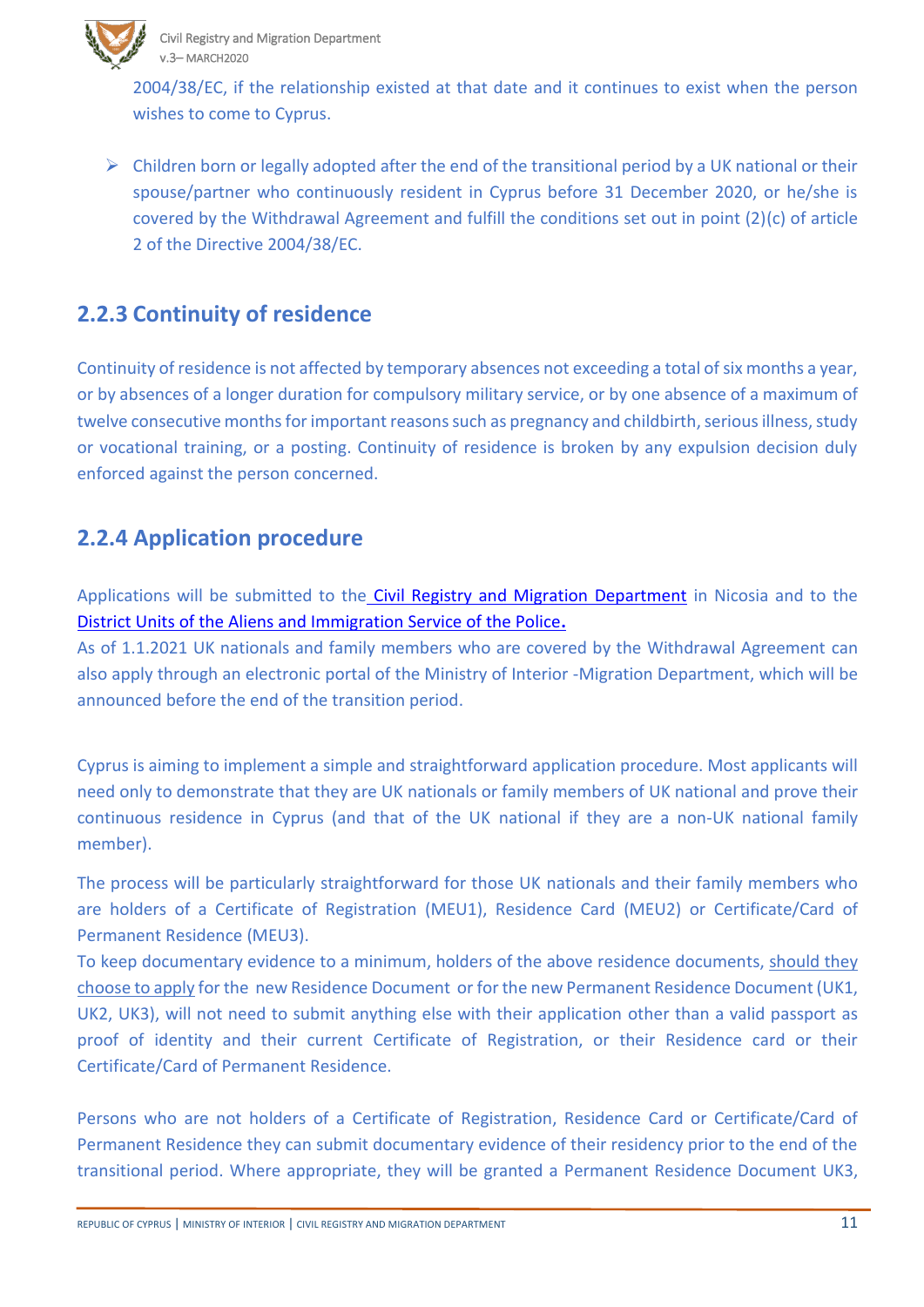

 otherwise, where their documentary evidence establishes that they have been continuously residing in Cyprus for a period of less than five years, they will be granted a Residence Document UK1, or UK2 respectively.

Recommended documentary evidence for a Permanent Residence Document UK3 for those who are not holders of MEU3 may - for example- include the following (not all required in every case, nor individually, but as appropriate depending on the case):

- Rental agreement or property sale contract, or title deed, for the last five years.
- Utility bills or statements of accounts from the relevant Authority (water, or telephone or electricity) dating back five years.
- Bank statement dating back five years.
- Social Insurance Certificate for contributions over the last five years by month.
- Any other document proving the completion of a continuous period of residency of five years in of Cyprus.

Eligible persons will be able to start applying as of 1 January 2021. We will update this webpage with information as it becomes available, with a particular focus on the relevant practical arrangements, including the application forms and the supportive documents needed.

An application will involve payment of a required fee. Subject to the Withdrawal Agreement provisions, the required fee will not exceed the required fee for applications filed by Cypriot nationals for the issuance of an identity card. Currently these application fees are €30.00.

Applicants who are holders of a valid Certificate of Registration, Residence Card or Certificate/Card of Permanent Residence issued before the end of the transitional period, who wish to exchange their residence documents according the new procedure, will not need to submit any further documents with their applications, apart from a valid passport, as proof of identity and the current residence document in possession. All other applicants will need to submit with their applications, documentary evidence of their residency prior to the transition period in addition to the documents which are generally provided in [the current free movement rules](http://www.moi.gov.cy/moi/crmd/crmd.nsf/All/B20E184509AB8C5DC2257D1F001EF6F2?OpenDocument) and according to the Directive 2004/38/EC.

The EU Commission introduced on 21.2.2020 an implementing Decision in regards to the documents to be issued for UK nationals and family members by all Member States. As a result, a Uniform Format on the Residence documents to be issued to UK nationals and family members who are covered under the Withdrawal Agreement will be implemented and it is based on Council Regulation 1030/2002/EC. According to these procedure, applicants will also need to register their biometric data (fingerprints for persons over 6 years of age and facial image) and their signature (for persons over 6 years of age), so that a biometric Residence Document will be produced.

We will update [this webpage](http://www.moi.gov.cy/moi/crmd/crmd.nsf/All/C482CD407E0903D8C225830E00384072) with information as it becomes available, with a particular focus on the relevant practical arrangements.